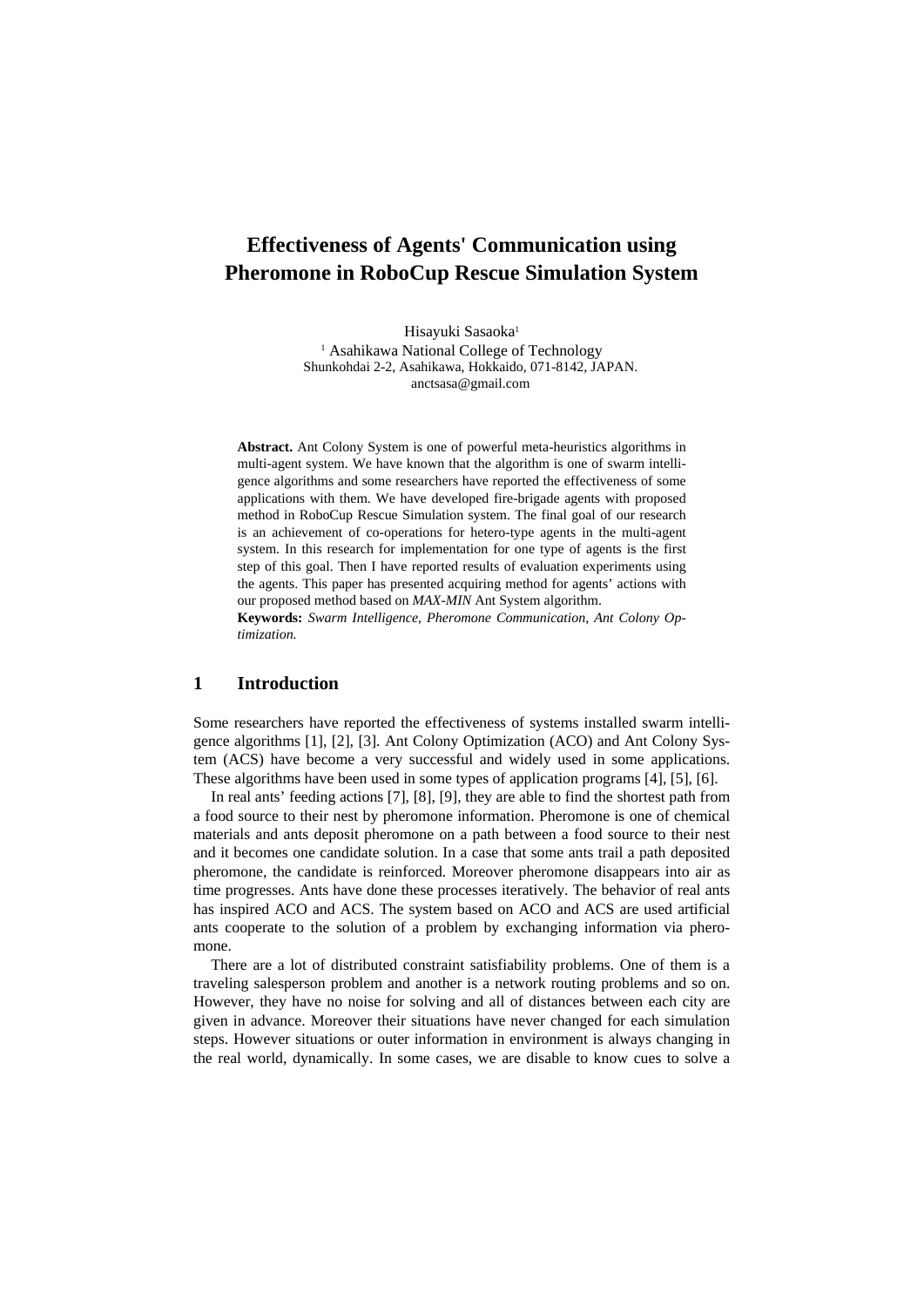problem in advance. In other case, some outer noise gets information erased or interpolation them. On the other hand, in a situation of RoboCup rescue simulation system, agents need to handle huge amount of information and take actions dynamically. Therefore, a simulation system of RoboCup rescue is a very good test bed for multiagent research.

In this paper, we would like to propose our proposed method based on *MAX-MIN* Ant System algorithm [10] and apply to agents of fire brigade agents in my team on RoboCup Rescue Simulation System [11], [12].

# **2 Related Works**

In this section, I would like to explain basic idea of ACO and the related works and show a multi-agent system of RoboCup Rescue Simulation.

### **2.1 Ant Colony Optimization**

Agent programs which run based on ACO have decided their actions by a probabilistic value and a generated random value. In each step they have calculated the values and have taken one choice. The probabilistic value is calculated by formula (1).

$$
p_{ij}^{k}(t) = \begin{cases} \frac{\left[\tau_{ij}(t)\right]^{\alpha} \left[\eta_{ij}\right]^{\beta}}{\sum\limits_{l \in J_{i}^{k}} \left[\tau_{il}(t)\right]^{\alpha} \left[\eta_{il}\right]^{\beta}} & (if \ j \in J_{i}^{k}) \\ 0 & (in \ \text{other case}) \end{cases} \dots (1)
$$

In this formula, a value of  $\tau$ <sub>ij</sub> means the value of associated pheromone trail on arc (*i, j*). A value *of i* means a current position in a simulation field. A value of *j* means a choice to move to the position. On the other hand, a value of  $\eta$  is means a heuristic value which is available a priori,  $\alpha$  and  $\beta$  are two parameters which are determined by a relative influence of pheromone trail and the heuristic information. The value of  $\eta$  is has to be decided in advance.

Pheromone trails are updated and pheromone evaporation is able to be calculated by formula (2).

$$
\tau_{ij}(t) \leftarrow (1-\rho)\tau_{ij}(t) + \Delta \tau_{ij}^{k}(t) \qquad \cdots (2)
$$

his value of  $\rho$  means the pheromone evaporation rate, which is between 0 and 1. A value of  $\Delta \tau$  is amount of deposited pheromone and is calculated by formula (3). A value of Q is scored by results of agents' action.

$$
\Delta \tau_{ij}(t) = \begin{cases} \sum_{k=1}^{m} \frac{Q}{L^k(t)} & (if (i, j) \in L) \\ 0 & (other) \end{cases} \qquad \qquad \cdots (3)
$$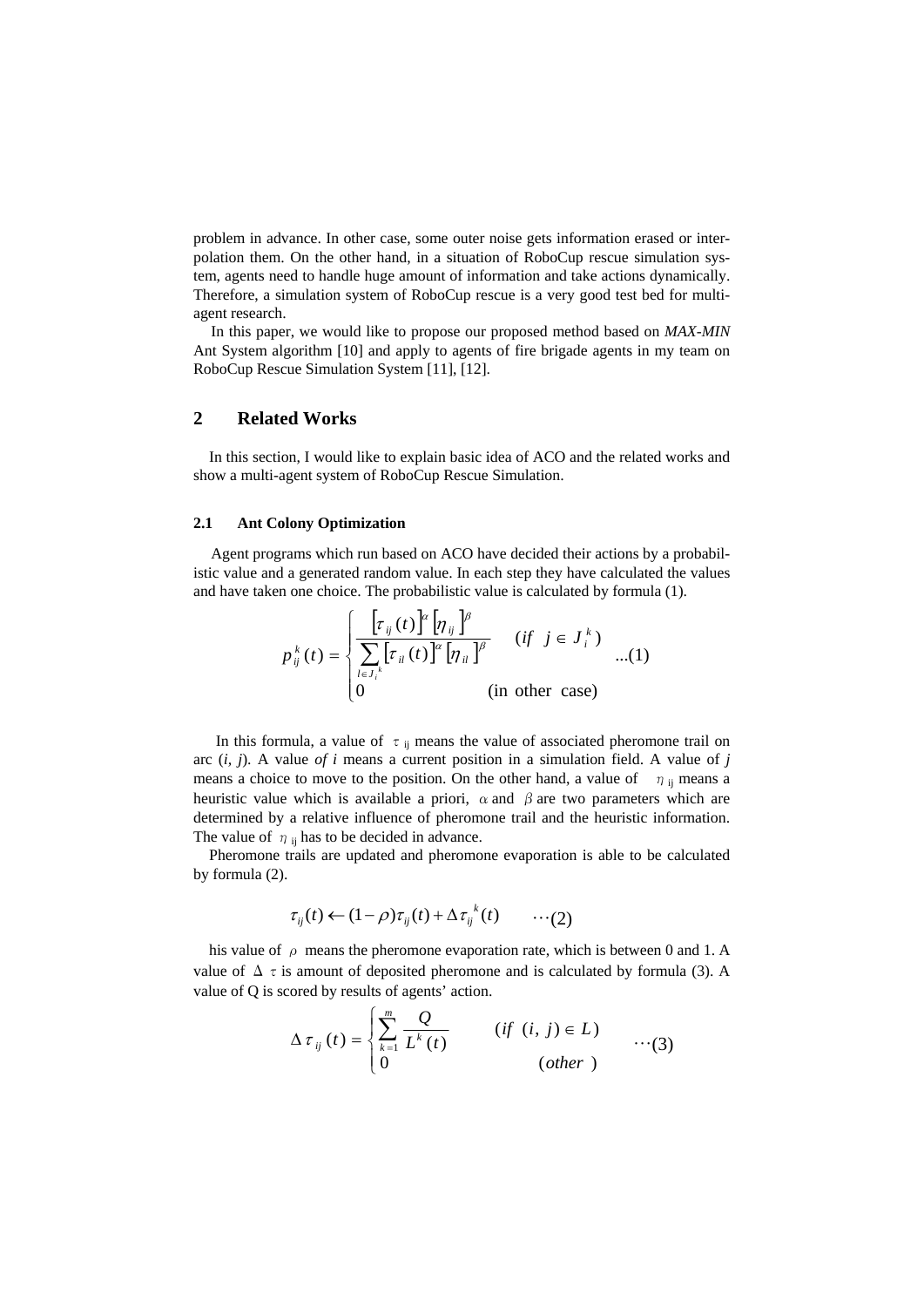#### **2.2 MAX-MIN Ant System**

Stützle, T. and Hoos, H.H. proposed *MAX-MIN* Ant System (MMAS) [10]. It derived from Ant System and achieved an improved performance compared to AS and to other improved versions of AS for the TSP. The basic ideas are below,

- 1) only one ant who is the best in the process is allowed to update pheromone tr ails
- 2) pheromone trail values are restricted
- 3) trails are initialized to their maximum value.

# **3 Our Approach**

In our proposed algorithm, the range of pheromone trail value is decided by hand from preliminary experiment. Moreover, we have confirmed that there is a noise of pheromone trail in the initial step of updating pheromone trails. Then, our algorithm has calculated by equal (2)' in the initial step. This  $\rho_{init}$  aims to cut down effect from the noise and the value is also decided by hand.

$$
\tau_{ij}(t) \leftarrow (1 - \rho)\tau_{ij}(t) + \rho_{\text{init}} \Delta \tau_{ij}^{k}(t) \qquad \cdots (2)^{n}
$$

This improvement is different from our previous study [13].

## **4 Evaluation Experiment I**

#### **4.1 Procedures**

We have developed experimental agents based on sample agents whose source codes are included Robocup rescue simulator-package file [11], [12]. We have prepared three different types of fire-brigade agents. They are below,

- Type-A) agents are equal to base fire-brigade agents.
- Type-B) agents are implemented our proposed algorithm.
- Type-C) agents are implemented our proposed algorithm. Moreover they select
	- only best path calculated by pheromone's concentrate.

 We have run agents 1500 steps on a test map, which is for five times on simulation term. The map is also included Robocup rescue simulation simulator-package file.

#### **4.2 Results**

A score of the map is 117.828 points at the start of simulation. Table II shows results.Other types of agents are equal to sample agents in RoboCup rescue simulation simulator-package file.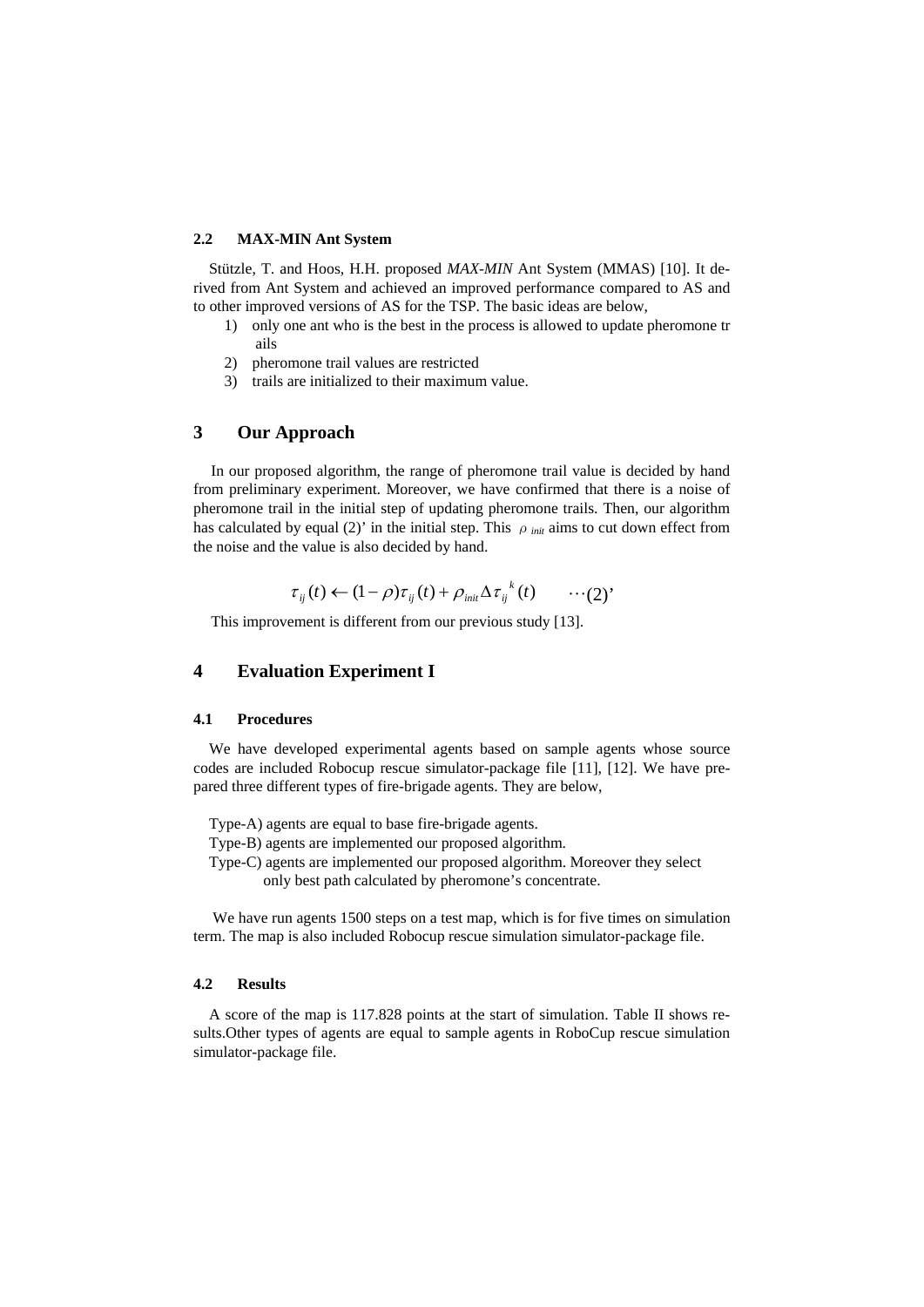Scores of these trials are shown in TABLE II. In this table, the average score 18.763 point with Type-B is better than other agents, slightly. Moreover the best score is 20.840 points with Type-B. From this result, we have confirmed the effectiveness of our algorithm.

|         | $Type-A$ | $Type-B$ | $Type-C$ |
|---------|----------|----------|----------|
|         | 19.124   | 18.540   | 19.486   |
| 2       | 17.009   | 17.920   | 17.617   |
| 3       | 19.378   | 17.577   | 15.059   |
| 4       | 18.035   | 20.840   | 18.131   |
| 5       | 18.079   | 18.939   | 20.247   |
| Average | 18.325   | 18.763   | 18.108   |

TABLE I Results of evaluation experiment-I

# **5 Evaluation Experiment II**

### **5.1 Procedures**

We have prepared four different types of fire-brigade teams constructed by agent Type-A, Type-B and Type-C. They are below,

- Team-D) has fire-brigade agent Type-A(about 50%), Type-B(about 25%) and Type-C(about 25%).
- Team-E) has fire-brigade agent Type-B(about 50%), Type-A(about 25%) and Type-C(about 25%).
- Team-F) has fire-brigade agent Type-C(about 50%), Type-A(about 25%) and Type-B(about 25%).

Team-G) has fire-brigade agent Type-A(about 33%), Type-B(about 34%) and Type-B(about 33%).

### **5.2 Results**

Scores of these trials are shown in TABLE II. In this table, the average score 19.691 point with Team-F is better than other teams, slightly. Moreover the best score is 21.612 points with Team-F. From this result, we have confirmed the effectiveness of our algorithm.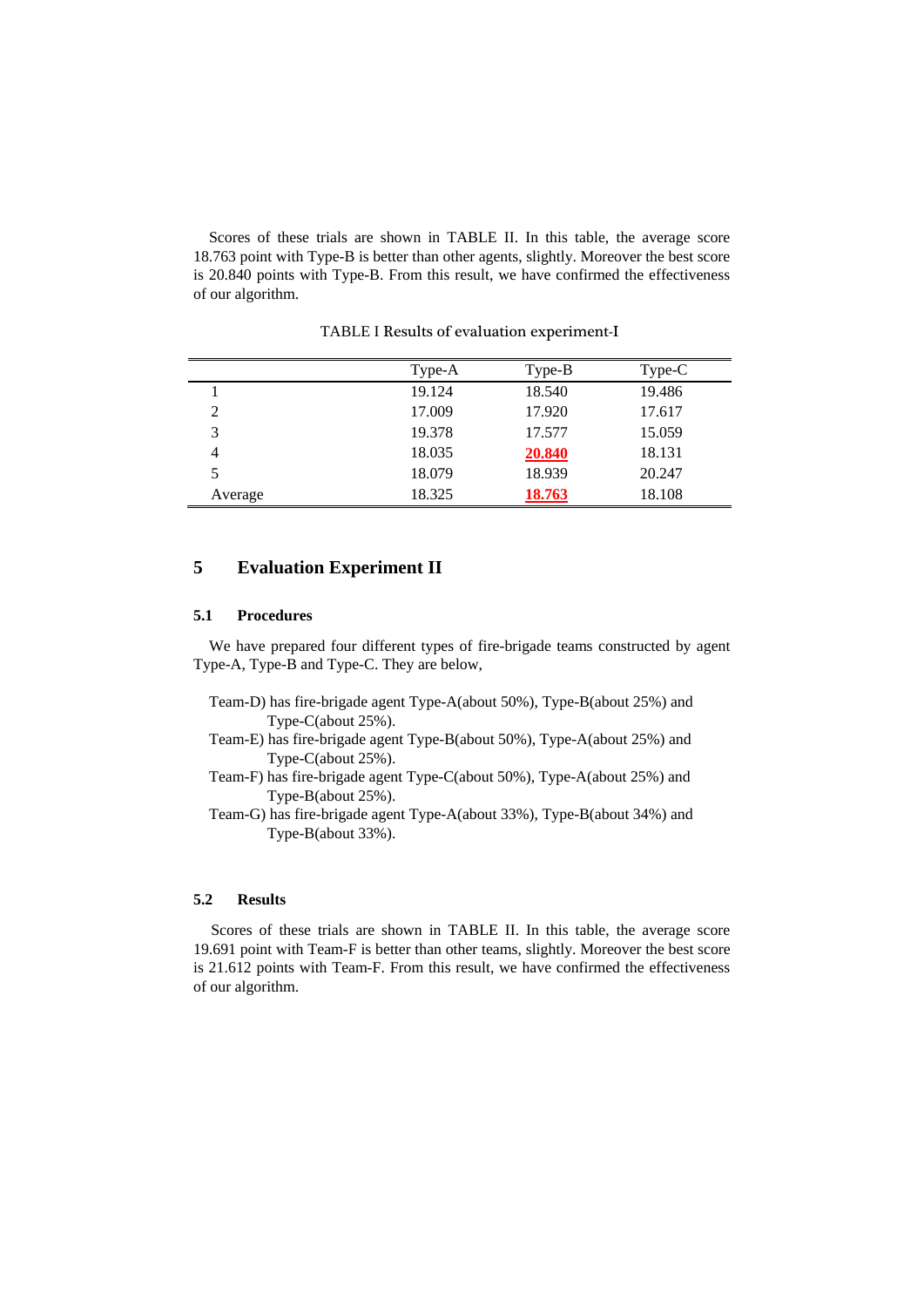|         | Team-D | Type-E | Type-F | Type-G |
|---------|--------|--------|--------|--------|
|         | 18.217 | 20.190 | 17.967 | 21.163 |
| 2       | 17.722 | 19.787 | 21.036 | 17.845 |
| 3       | 18.065 | 18.853 | 21.612 | 19.760 |
| 4       | 17.865 | 18.634 | 19.024 | 19.610 |
| 5       | 17.152 | 17.827 | 18.818 | 18.663 |
| Average | 17.804 | 19.058 | 19.691 | 19.408 |

TABLE II Results of evaluation experiment-II

# **6 CONSIDERATION**

Fig. 1 shows one screen caption which the agents have a difficulty in actions for firefighting by our fire-brigade agents and civilian agents by ambulance agents. The reason in this situation is that some blockades on this road are disturbing and these agents are disenable to go through. Then there is a heavy traffic jam on the point. We can see red circle in Fig. 1.



Fig.1. An example of difficulty in agents' actions

On the other hands, Fig. 2 shows another screen caption of removing some blockades on the same point of the road in another trial. In this case, agents are enable to go through and they success in their jobs. We can see blue circle in Fig. 2. However, in this research, our agents do not communicate between different types of agents. In the near future, we have a plan to discuss the method of communication using our method between these agents.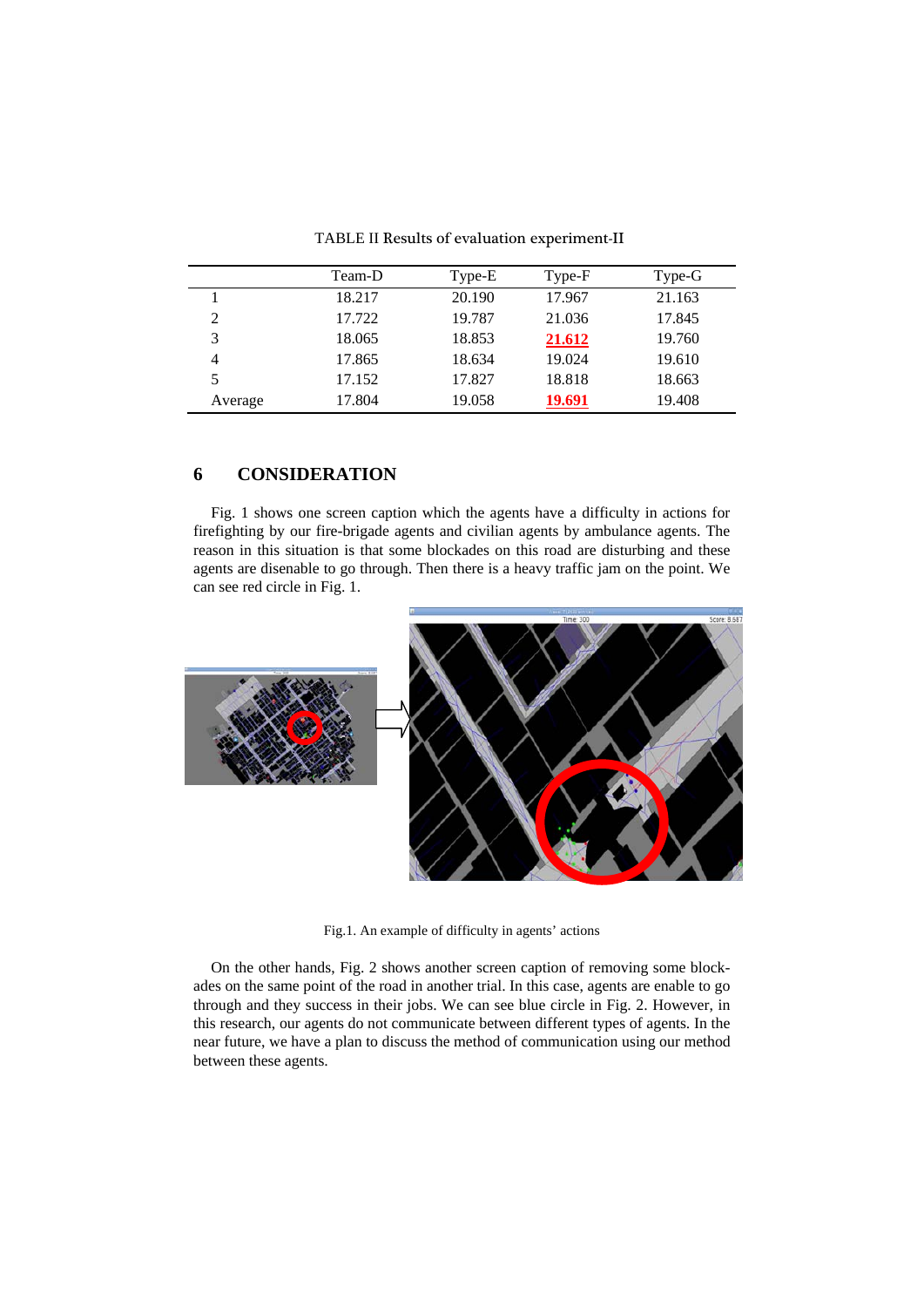

Fig.2. An example of removing blocks on the road

# **7 Conclusion**

This paper has presented the proposal and reported the effectiveness of updating pheromone trails in agents with ACO. We have a plan to develop agents installed ACO algorithm on hetero-type agents in RoboCup Rescue Simulation System.

#### **Acknowledgments**

We have developed our experimental system with the agent, which is based on source codes included in packages of simulator-package file [11], [12]. This work was supported by Grant-in-Aid for Scientific Research (C) (KAKENHI 23500196).

## **References**

- 1. Dorigo, M., Stützle, T.: Ant Colony Optimization, The MIT Press, (2004).
- 2. Bonabeau, E., Dorigo, M., Theraulaz, G.:Swarm Intelligence From Naturak ti Artificial Systems, Oxford University Press( 1999 )
- 3. Bonabeau, E., Dorigo, M., Theraulaz, G.: Inspiration for optimization from social insect behaviour, Nature, Vol. 406, Number 6791, pp. 39-42 (6 July 2000).
- 4. Hernandez, H., Blum, C., Moore, J. H.: Ant Colony Optimization for Energy-Efficient Broadcasting in Ad-Hoc Networks, in *Proc. 6th International Conference, ANTS 2008,* Brussels, pp.25 –36(2008).
- 5. D'Acierno, L., Montella, De Lucia, B. F.: A Stochastic Traffic Assignt Algorithm Based Ant Colony Optimisation, in *Proc. 5th International Conference, ANTS 2006,* Brussels, pp.25 – 36(2006).
- 6. Balaprakash, P., Birattari, M., Stützle, T., Dorigo,, M.: Estimation-based ant colony optimization and local search for the probabilistic traveling salesman problem, *Journal of Swarm Intelligence*, vol. 3, Springer, pp. 223–242(2008).